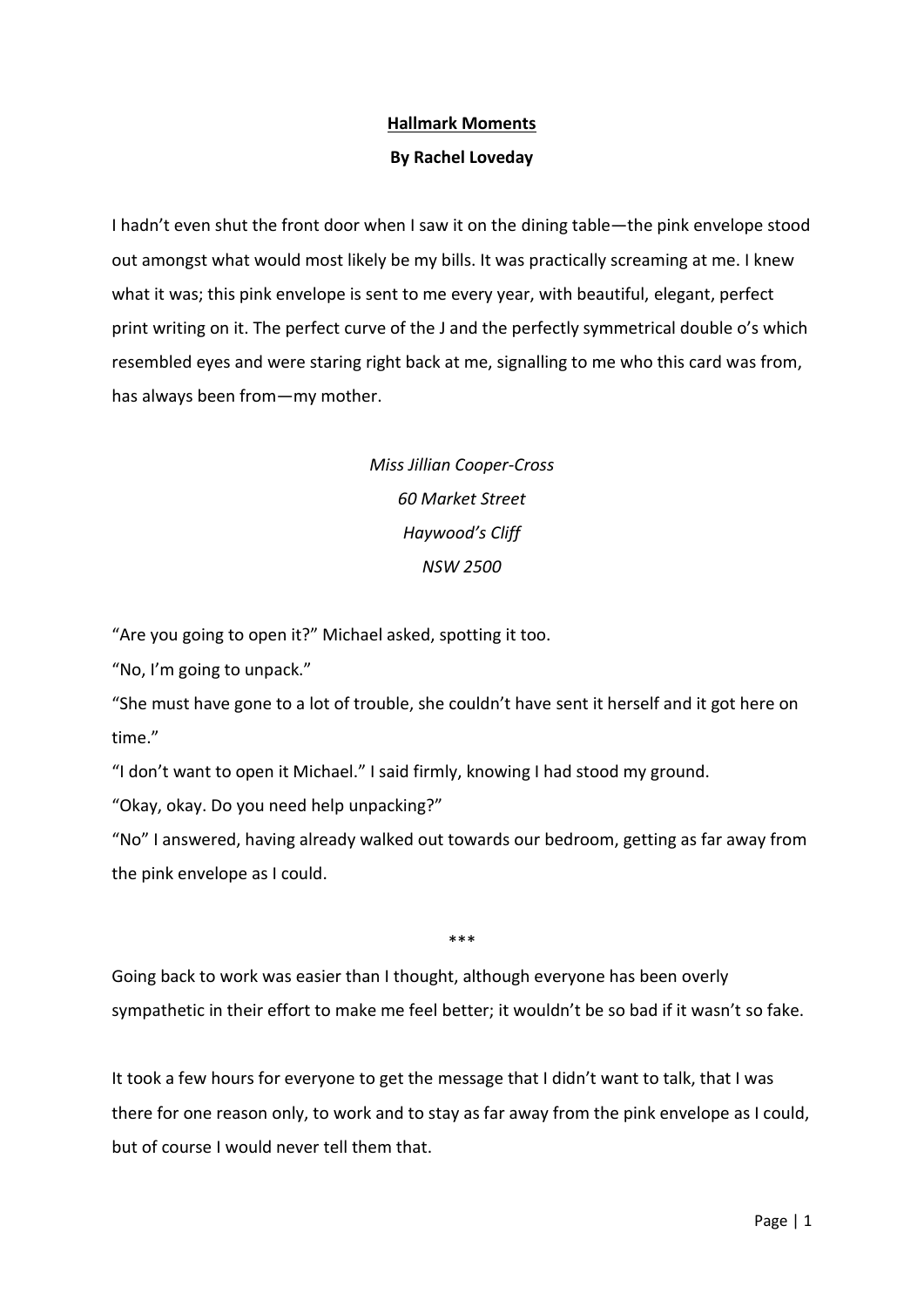When I came home, the pink envelope was still on the table and a white box was sitting next to it, keeping it company.

"Your dad sent this, I don't know what it is" Michael said to me, sitting at the table, waiting for me with the mail, like he always does.

I opened the box to find a pile of light pink envelopes with my name on it in the same beautiful, elegant, perfect print writing. Instead each envelope had my first name and the numbers one to 20 in descending order on them. On closer inspection, the envelopes were weathered; they were a bright pink once.

"I think dad sent me my old birthday cards."

"Birthday cards? You kept them? All of them?"

"Yeah, mum always picked out my birthday cards and wrote little letters in them. I don't know why dad would have sent them to me."

"Maybe he thought it would be a nice present for you this year."

"I don't know why he thought that."

"Are you going to read them?"

"I'm going to take a bath." I avoided the question, although I did take the pile with me.

I let the warm water, the coarse and scents of my bath salts and the weightless bubbles envelope me, I usually love my bubble baths, but I can't stop staring at the pile, as it's staring back at me. I guess now is as good a time as any. I gently picked up the top envelope, which was the most weathered out of all of them.

\*\*\*

The first birthday card my mother gave me was pink with an even darker pink number one on it. I opened the card to find my mother's perfect handwriting; it was as perfect twenty years ago as it is now. Mum always wrote letters on the inside of the cards I got when I was a teenager and apparently it didn't start there, it started at the beginning, when I was one year old.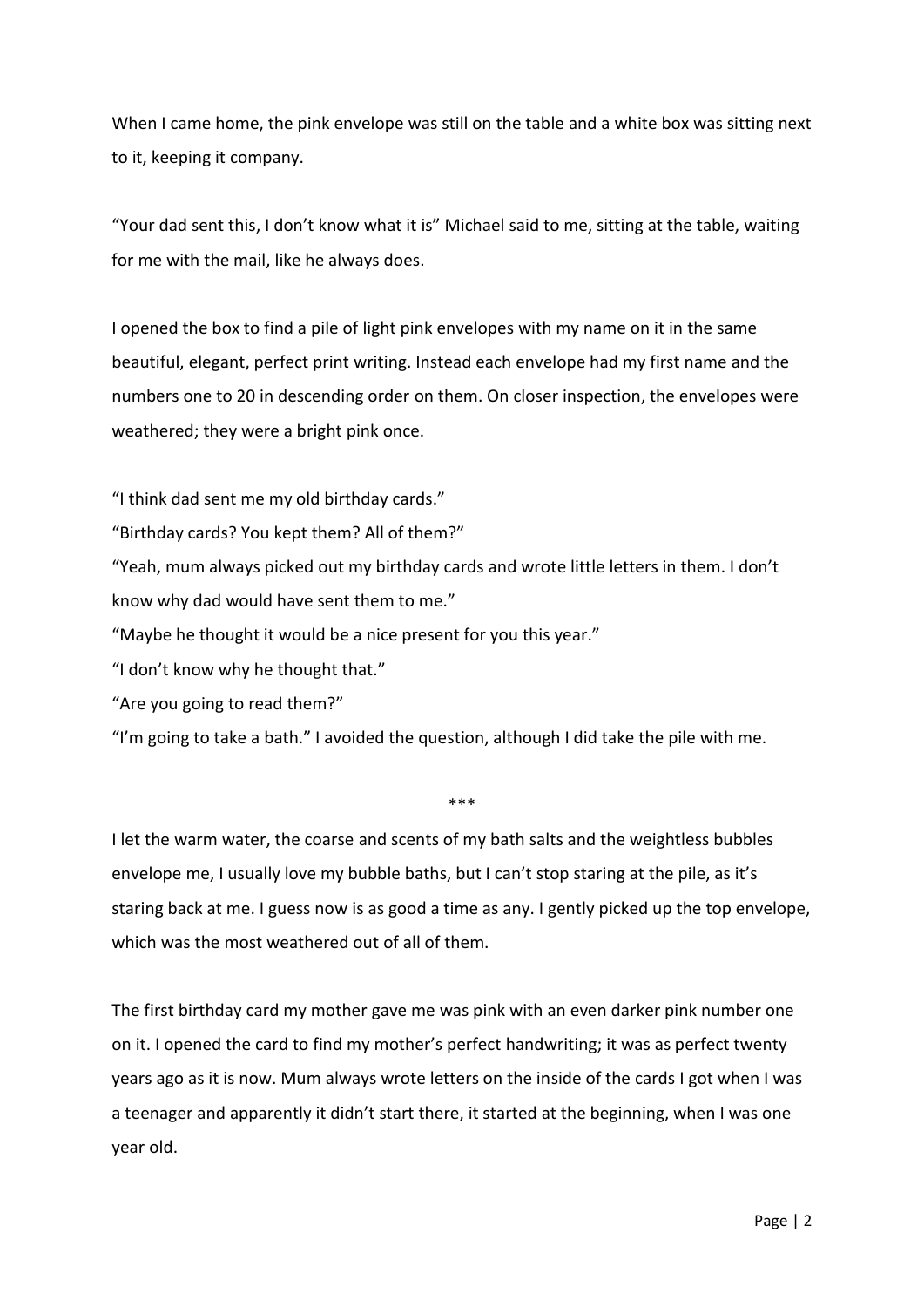"*To my baby girl,*

 *I can't believe it's been a year since you came into this world. You were crying and screaming your little heart out or should I say lungs! But once you settled down, your big wide eyes looked around the room, taking it all in. You looked so wise; you seemed like an old soul.*

*This year has gone by incredibly fast, that's what happens when you get that little bit older.*

*You'll read this again when you're older, you'll understand then.*

*Love Mummy xxoo"*

I don't know why my mother would write a letter like that to a one year old, even if I'm reading it now as a twenty-one year old. Nevertheless, now that I've opened one, I feel the need to keep going.

The letters continued to appear in every single card, my mother was never a pushy woman, well at least not obviously. Each card she told me to enjoy being a kid, how valuable friends are if they are good ones and the importance of learning and being a responsible person. In every one of them without fail, she would always remind me of how much she loved me and how much she loved being my mother. On my sixth birthday card, which had a fairytale land and a princess on the front, she reminded me that I was more of a mother to her than she was to me on my first day of school.

# *"To my little kindergartener,*

*I can't believe you've started school! I was so nervous on your first day, your back pack looked like it was full of rocks! I just wanted to make sure you had everything you could possibly need. I calmed down and smiled ear to ear when you said this to me:*

*'Mummy, I know the first day is scary, but I'll be fine, I don't worry.'*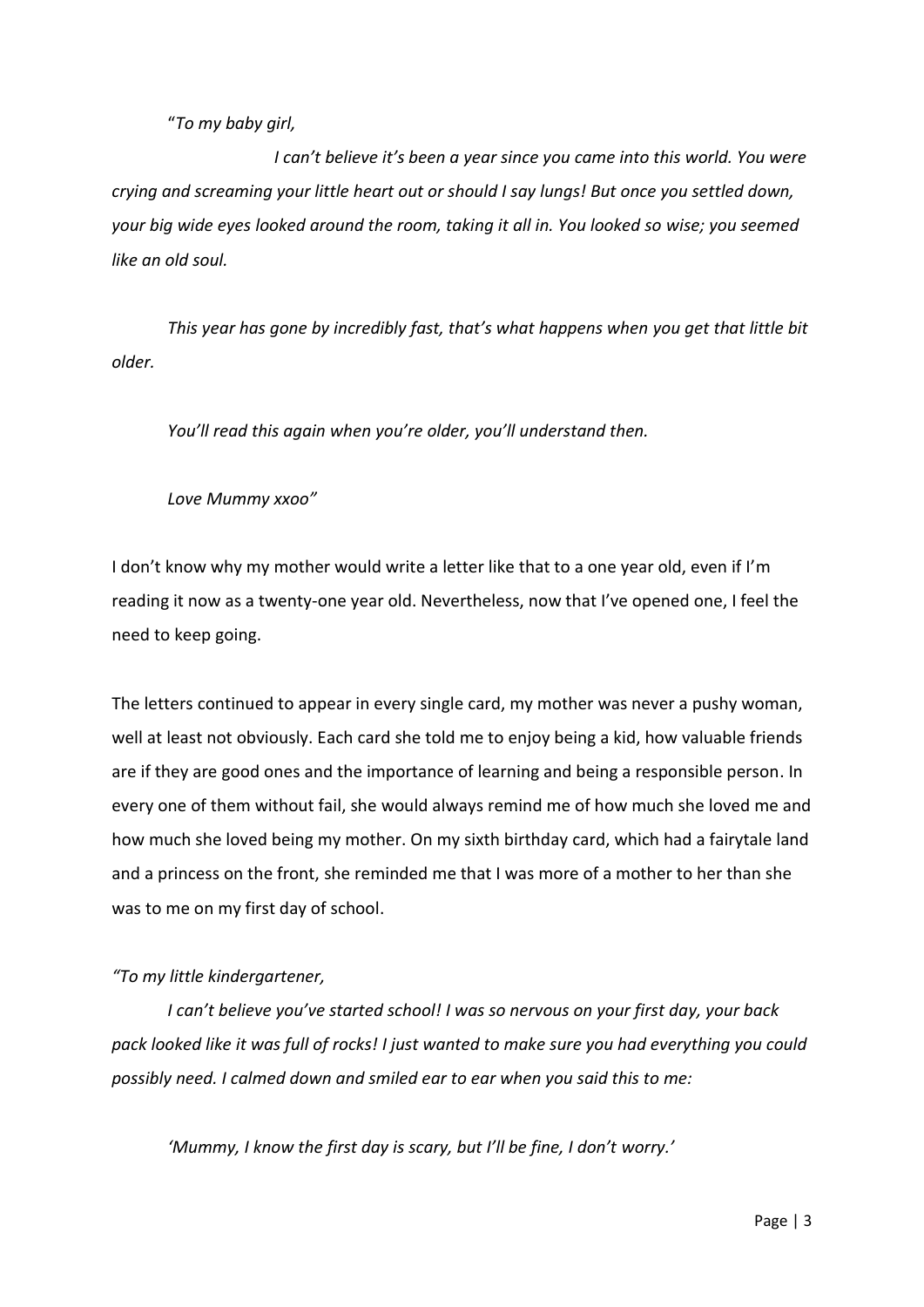*I'll always worry about you honey, but I also know you'll be fine.*

*Love Mummy xxoo"*

As I progressed through my childhood, the letters slowly progressed themselves. From mum telling me to enjoy being a kid and not to rush to adulthood to finally accepting that I was starting to transform into an adult and subtlely warning about how hard adulthood really is. She did a particularly good job in the letter in my multi-coloured card with the words 'way cool', 'way fun', 'way nice' and 'way hip' for my thirteenth birthday.

*"To my beautiful young lady,*

*So it's official, you're no longer a baby. Although you are still my baby and even though you're growing up, you still have to do what your father and I tell you. These next few years are going to be the biggest and hardest years of your life, but also some of your best.*

*Enjoy being a teenager and being in high school.*

*Love Mum xxoo"*

\*\*\*

It took me all of two hours to get through all of the cards, the scents of the bath salts have dissolved and the bubbles have completely melted away. I thought I could run away from the pink envelope by hiding in work, the bath salts, the bubbles and the past birthday cards, which are now ruined by said bubbles and salts. I was hoping it would be a way to keep my mother alive, that she was still here, but she's not here anymore and I can no longer hide in my now grey-water filled bathtub, my tears aren't hiding anymore, so why should I?

I got out of the tub, put my pyjamas on, which were eerily similar to the pyjamas I remember my mother wearing when she was younger and walked out into the lounge room, to the table. Michael hadn't moved the card, he knew deep down that I would